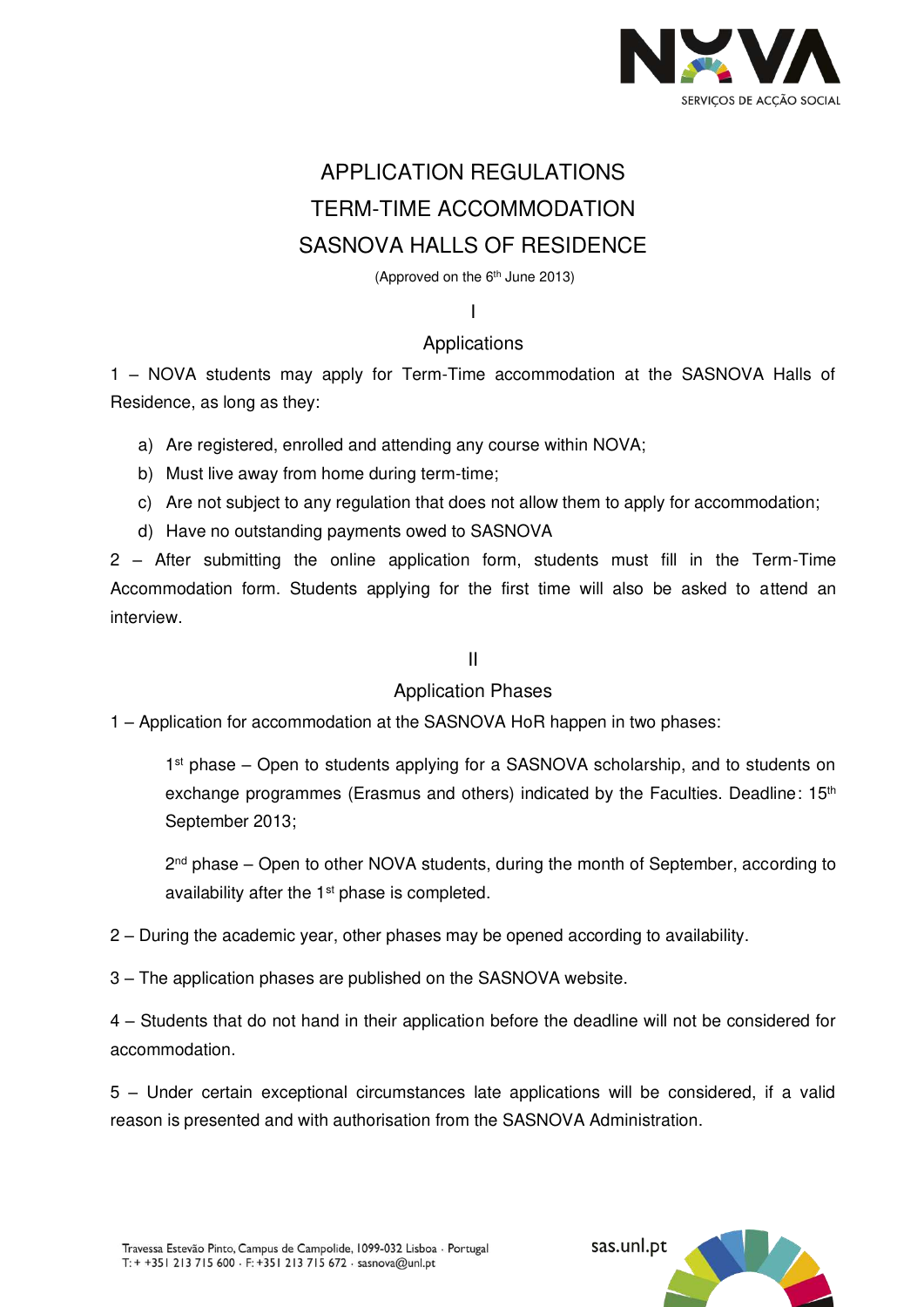

III

## Acceptance conditions for scholarship students

1 – The following points are the criteria for selection of scholarship students for accommodation benefits at the HoR:

- a) The lowest income per capita;
- b) The longest distance from home;
- c) The best academic achievement;
- d) Degree and Masters students attending classes at the campus. Applications to write dissertations, project work, or internship reports are not considered a priority for admission to the HoR.

2 – Scholarship students at other public universities who take classes at NOVA through mobility programmes may also be considered for accommodation.

3 – Application deadlines for scholarship students at the HoR are the same as deadlines for scholarship applications.

4 – At the start of the academic year (September) a first analysis is conducted of all scholarship students applying for accommodation and a temporary list is published.

5 – Students must confirm their accommodation by sending in the Term-Time accommodation form. They will only be accepted and accommodated once the reception of the form has been confirmed.

6 – Vacancies must be filled according to quotas approved by CAS.

7 – Selected students will pay scholarship accommodation fees until their results are published. After this:

- a) Scholarship students keep paying as scholarship students
- b) Non-scholarship students begin paying as such.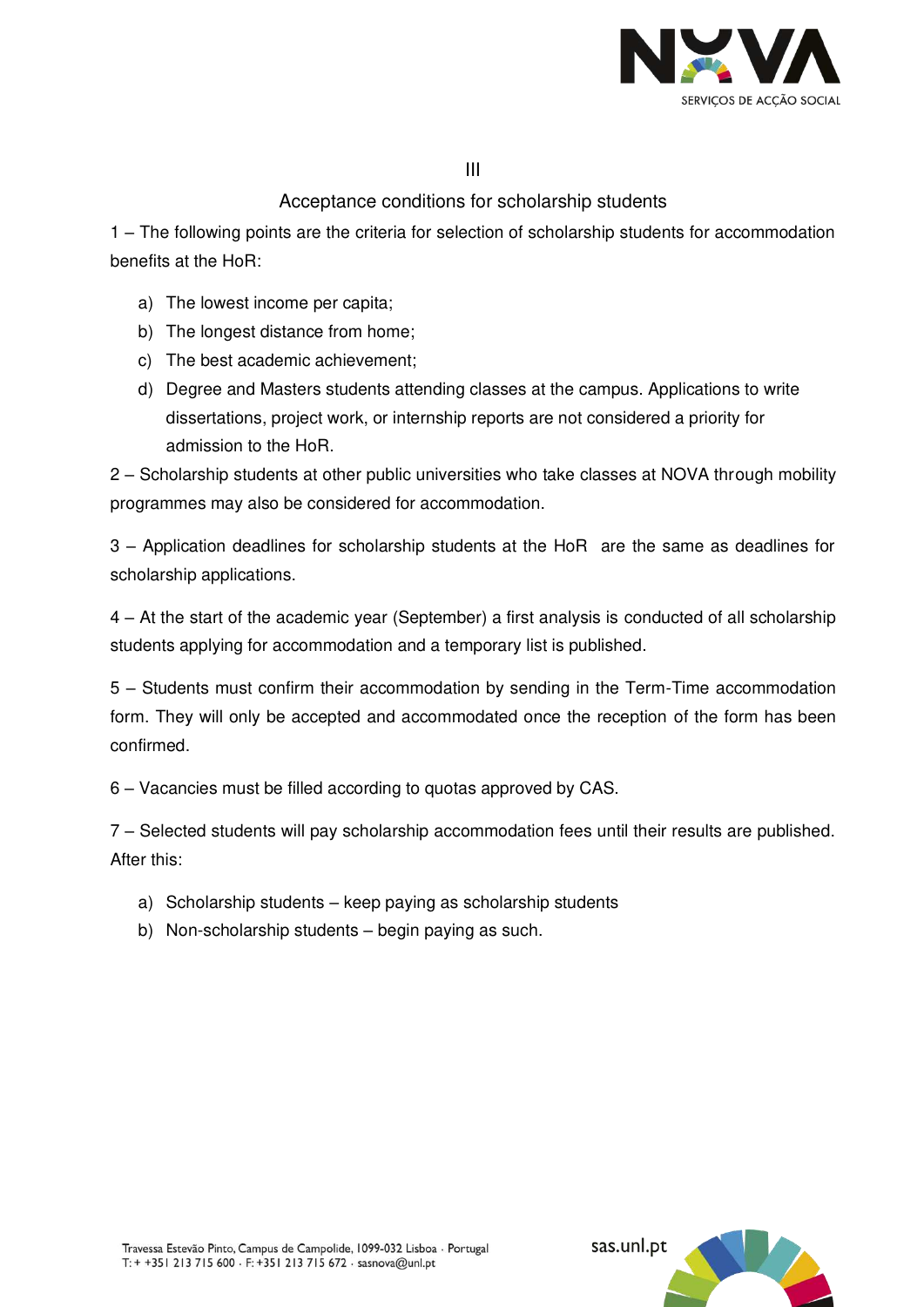

IV

Acceptance conditions for Erasmus / other exchange students

1 – Vacancies for Erasmus / other exchange students are approved by CAS (Social Welfare Council), and Erasmus offices of each faculty will be notified in due time.

2 – Application deadlines will be defined by each Faculty, considering that the results must come out within the deadlines of the Application Phases.

3 – At the start of each semester the Exchange Offices (Erasmus) must send to SASNOVA a list of students who were granted accommodation.

4 – After being granted accommodation by the Exchange Offices, students must fill in Term-Time Accommodation forms to assure the pre-reservation of their accommodation.

5 – Reservations will be confirmed by SASNOVA, and students must pay their deposit to assure their accommodation.

V

Acceptance conditions for non-scholarship students

1 – If there are vacancies remaining after scholarship and Erasmus students have been accommodated, there will be a 2<sup>nd</sup> phase open to all students.

2 - Non-scholarship students wishing to apply for accommodation must fill in the online Term-Time Accommodation form available online on the SASNOVA website.

3 – After confirmation by SASNOVA, students must pay their deposit to assure their accommodation.

4 - The following points are the criteria for selection of non-scholarship students for accommodation in Halls of Residence:

- a) Attendance of a 1<sup>st</sup> degree or Masters degree;
- b) The smallest number of years in their course;
- c) The best academic achievement the previous year;
- d) The longest distance from home;

### VI

## Accommodation contract

Students accepted into the Halls of Residence will make their Resident status official by signing the "Term-Time Accommodation Contract" with SASNOVA.